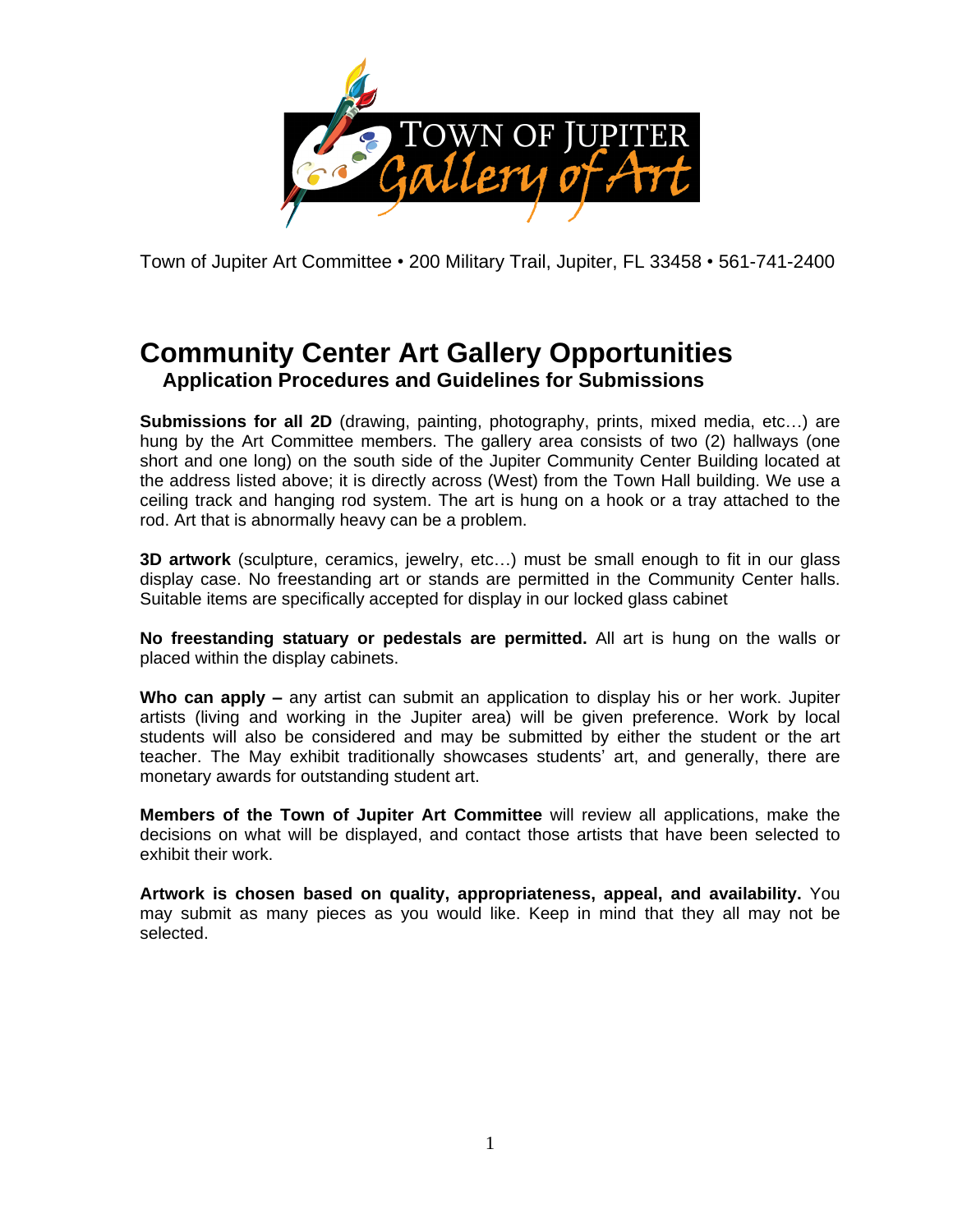

**Application packet should include (in addition to the application) –** a typed list of each piece (including: Title, Date Created, Size and Media, Price or NFS) and photo of the piece (72dpi) JPEG files.

**Artwork chosen for exhibit –** when brought in for display, must be labeled with name of artist, title of work and contact info (phone, email or website info). Prices or NFS will be included on the display label created by the Art Committee.

## **Additional Information:**

• All purchase and sale negotiations are to be directly conducted between artist and client. The Town of Jupiter Art Committee does not take any commissions for artwork sold. However, when a sale is made, a donation to the Art Committee is greatly appreciated.

• Artwork chosen for exhibit should be available for the full length of the exhibition time, approximately 1-2 months. If an artist needs to remove a piece before the timeframe is completed, it should be noted on the Artist Application form, if possible. The artist must contact Satu Oksanen, 561-741 2524 to make arrangements.

• The Town of Jupiter provides insurance for an artist's work on display to the extent of a value not more than \$1,000 per item and \$50,000 per exhibition. If the artist feels this is not sufficient for the work, he/she is encouraged to provide additional insurance.

• By signing the Artist Application, the artist grants the Town of Jupiter Art Committee permission to reproduce images of accepted artwork for promotional purposes.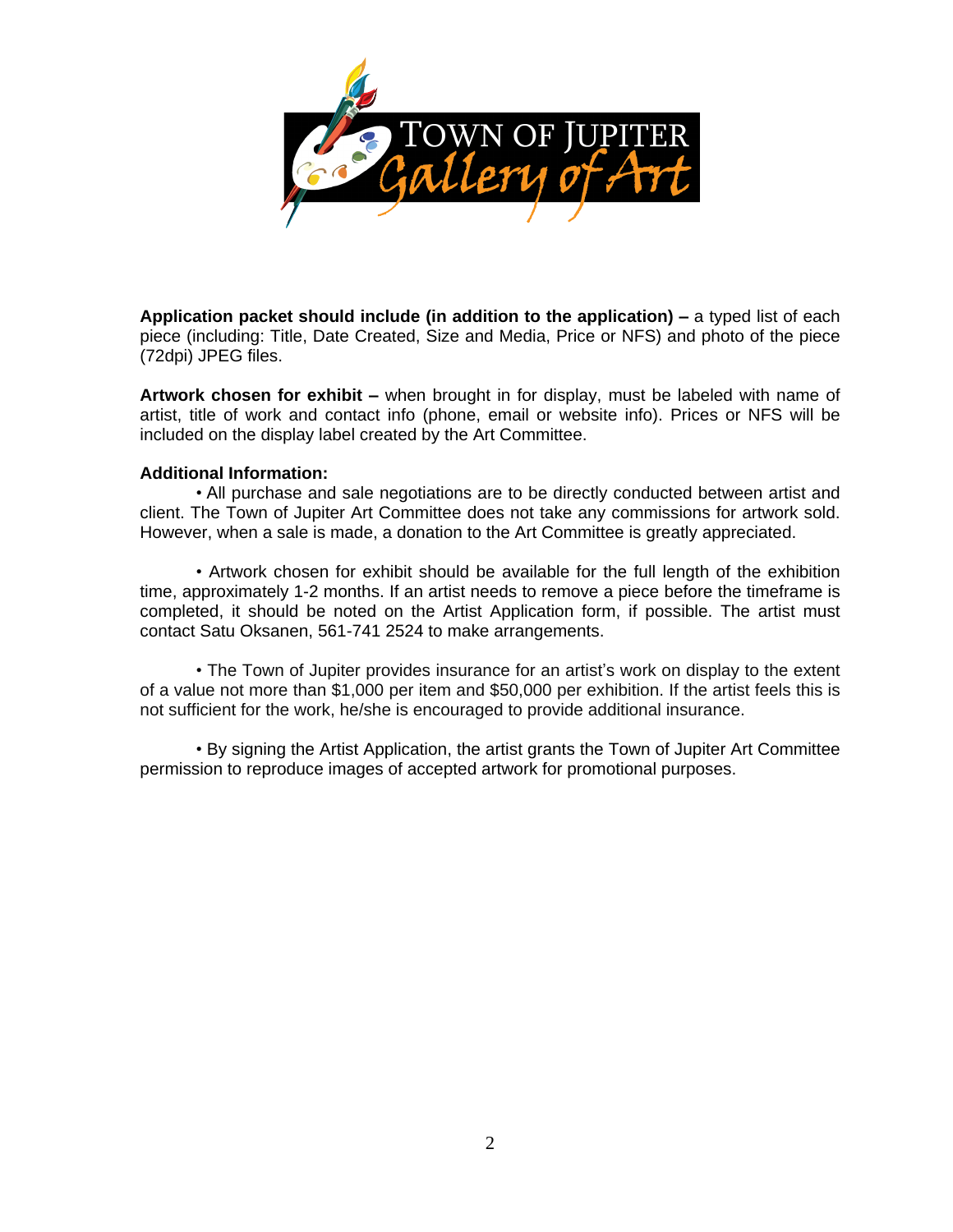

## **Town of Jupiter - Artist Application Community Center Art Gallery**

| If Artist is a student, name of teacher; if artist is under 18, name parent or guardian.                                                                                                                                                                    |  |
|-------------------------------------------------------------------------------------------------------------------------------------------------------------------------------------------------------------------------------------------------------------|--|
|                                                                                                                                                                                                                                                             |  |
|                                                                                                                                                                                                                                                             |  |
|                                                                                                                                                                                                                                                             |  |
|                                                                                                                                                                                                                                                             |  |
|                                                                                                                                                                                                                                                             |  |
|                                                                                                                                                                                                                                                             |  |
| Home Phone: __________________________________Cell Phone: _______________________                                                                                                                                                                           |  |
|                                                                                                                                                                                                                                                             |  |
| <b>Submission Information:</b>                                                                                                                                                                                                                              |  |
| Dates artwork is available: _______________________# of Pieces Submitted: __________                                                                                                                                                                        |  |
| Please email your submission to:<br>Satu Oksanen - satuo@jupiter.fl.us - 561-741 2524<br>or Mail to: Town of Jupiter Art Committee • c/o Neighborhood Services, 210 Military Trail,<br>Jupiter, FL 33458, Attn. Satu Oksanen.                               |  |
|                                                                                                                                                                                                                                                             |  |
| The Town of Jupiter Art Committee is not responsible for artworks left after the end of<br>the exhibition dates. Artists must make arrangements to pick up their artwork on the<br>specified date as we have no space available to store artworks. INITIAL: |  |